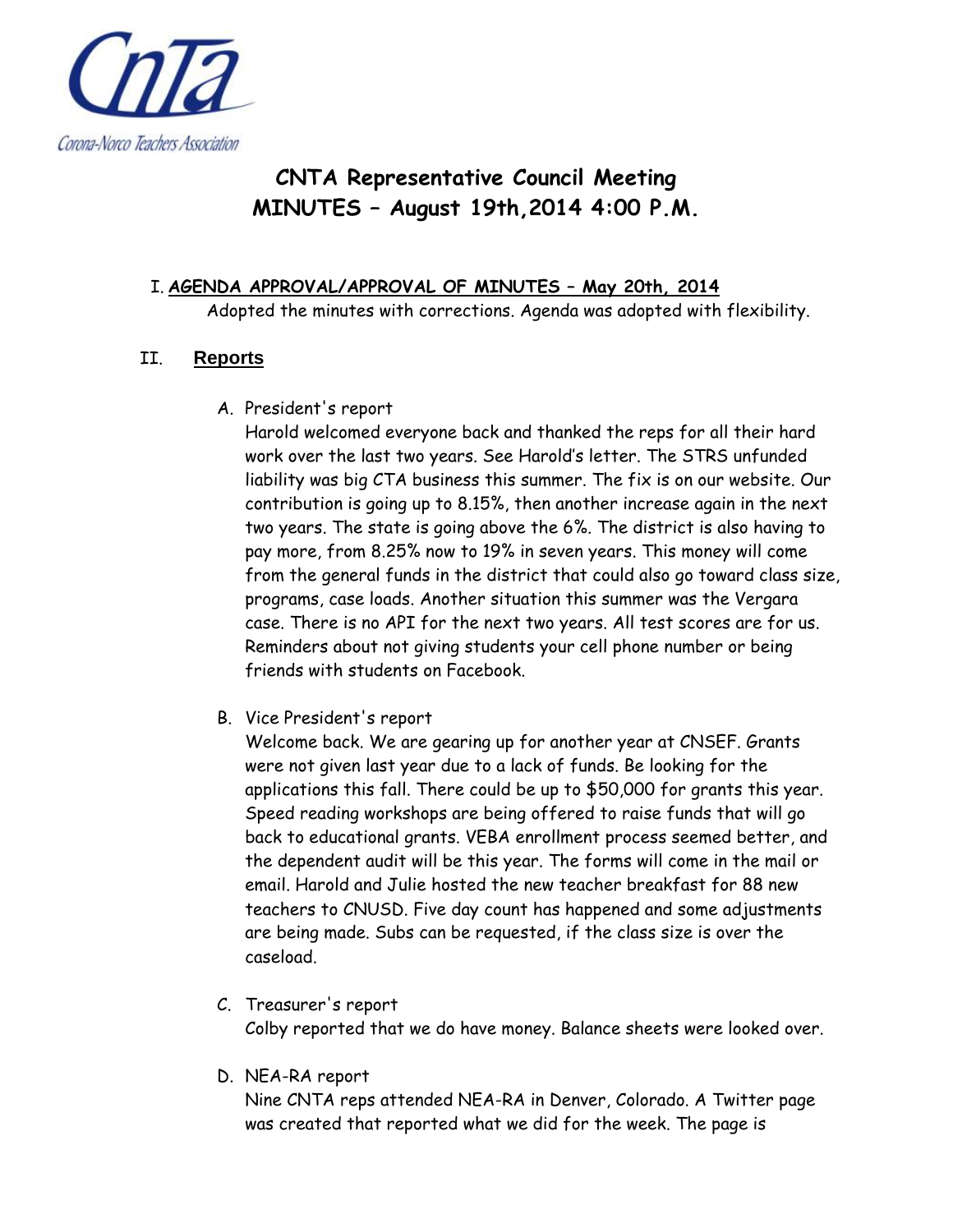@Connect2Cnta. The three heads of NEA are women: Lily Eskelson-Garcia, Becky Pringle, and Princess Moss. George Sheridan from California was elected to the NEA Board. NEA is sending a letter to President Obama to fire Arne Duncan as the Secretary of Education. There were over 100 new business items. See the NEA webpage for all the information about the RA and the new business items.

#### III. **Breakout into representative groups**

A. Directors' reports

Rhonda Winek (sub for K-3) no report Mike Pate (sub for 4-6) technology issues. Who is on the committee for the grade book and inputing grades each week? One teacher from each site is required.

Monika Openshaw (Intermediate Director)- concerns at middle schools where some teachers have academic classes, not an intervention class. Teachers who worked summer school were not paid or not the proper amount. Math manipulatives will be sent out at one set per site. Duty is being excused, or preferred at some sites. Monika would like input from science departments at the high schools to prove that labs do not support Common Core. Is there still funding for experiments?

Chris Rodriguez (Secondary Director)- Questions about preps especially at Corona. Are they bringing back the teacher-librarian positions? How is integrated math being rolled out? Sites are asking about staff meeting schedules. Fence issues. Email issues.

Betsy Jara (Support Services Director)- problems with technology as counselors cannot finish schedules. The IEP program is not working. HR is not current on their aide lists. Some aid positions were sub positions. What is the procedure for those splitting between an early and a late school and working longer than the professional day? They should use a time card for the overtime. Question about sick days and PN days and their uses. Can use 2 PN days in a row, or get docked. Can use 5 sick days without a doctor's note. Harold reminded that everyone should designate their doctor for any workers comp situations. CNTA, HR, and your school secretary have the form.

### IV. **New Business Items (NBI's)**

A. Adoption of CNTA 2014-15 Budget

Colby Earnest went over the proposed budget for the year. Question about the wages on the budget. We are going to hire a person for eight hours a week to help Lorene by answering calls, data entry, etc.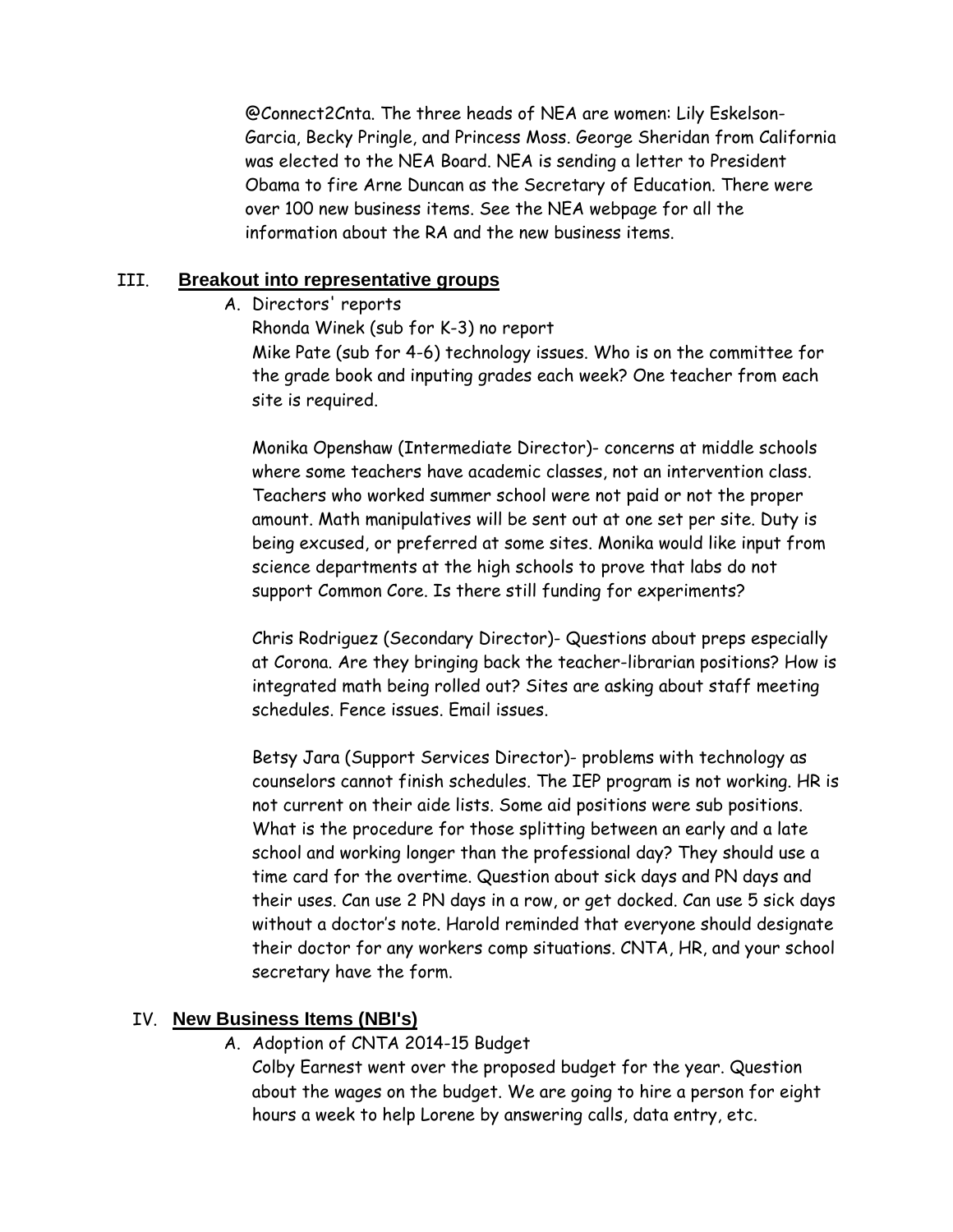Increases in the Chris moved that we accept the 2014-2015 burdget. Martha seconded. Motion carried.

- B. School Site Rep. and Safety Committee elections Safety Committee must include 3 teachers. Elections by ballot or acclamation must be held each year and counted by teachers/reps. The results must come to CNTA. No stipend for the safety committee members. Each site needs to have one rep per 10 teachers (round up). The election must be run by teachers who are not reps or candidates. The new reps must be ready for September's meeting. Maria will be sending out this information via email.
- C. CNUSD School Board, School Bond GG and local election updates We endorsed the two school board members who were running. They were running unopposed, so they automatically remain. Michele Skipworth resigned when she moved out of the area. The school board is going to appoint a person to fill the trustee area three position for the rest of the term. Loretta Arenas moved that CNTA endorse Mary Ybarra as the appointment to the CNUSD school board. Chris Rodriguez seconded. 2 abstentions. Motion carried.

We are part of the coalition with police and fire. They have asked for our support of Karen Spiegel, Steve Ruth, Eugene Montanez. Loretta Arenas moved that CNTA endorse Karen Spiegel for Corona city council. Martha Santos seconded. Motion carried. Loretta moved that CNTA endorse Eugene Montanez for Corona city council. Martha Santos seconded. Motion carried. Loretta Arenas moved that CNTA endorse Steve Ruth for the Corona city council. Martha Santos seconded. Motion carried. 3 abstentions.

School Bond GG is going to be for \$396 million, \$24 per \$100,000 per year for 20 years. This will be the third bond for the homes in the area. Funding will go for technology to purchase and maintain, and the building of several new schools. The district is asking for our support. Question about what support means. The money is to stay in the area in which it was raised. There is a list of priorities for the district, safety, technology, buildings. Loretta Arenas moved that CNTA endorse the passage of School Bond measure GG. Jerry Goar seconded. Pro-Con discussion. Chris Rodriguez moved that we table the motion to endorse school bond GG. Monika Openshaw seconded. Motion carried to table the endorsement. We need the specifications of the bond measure.